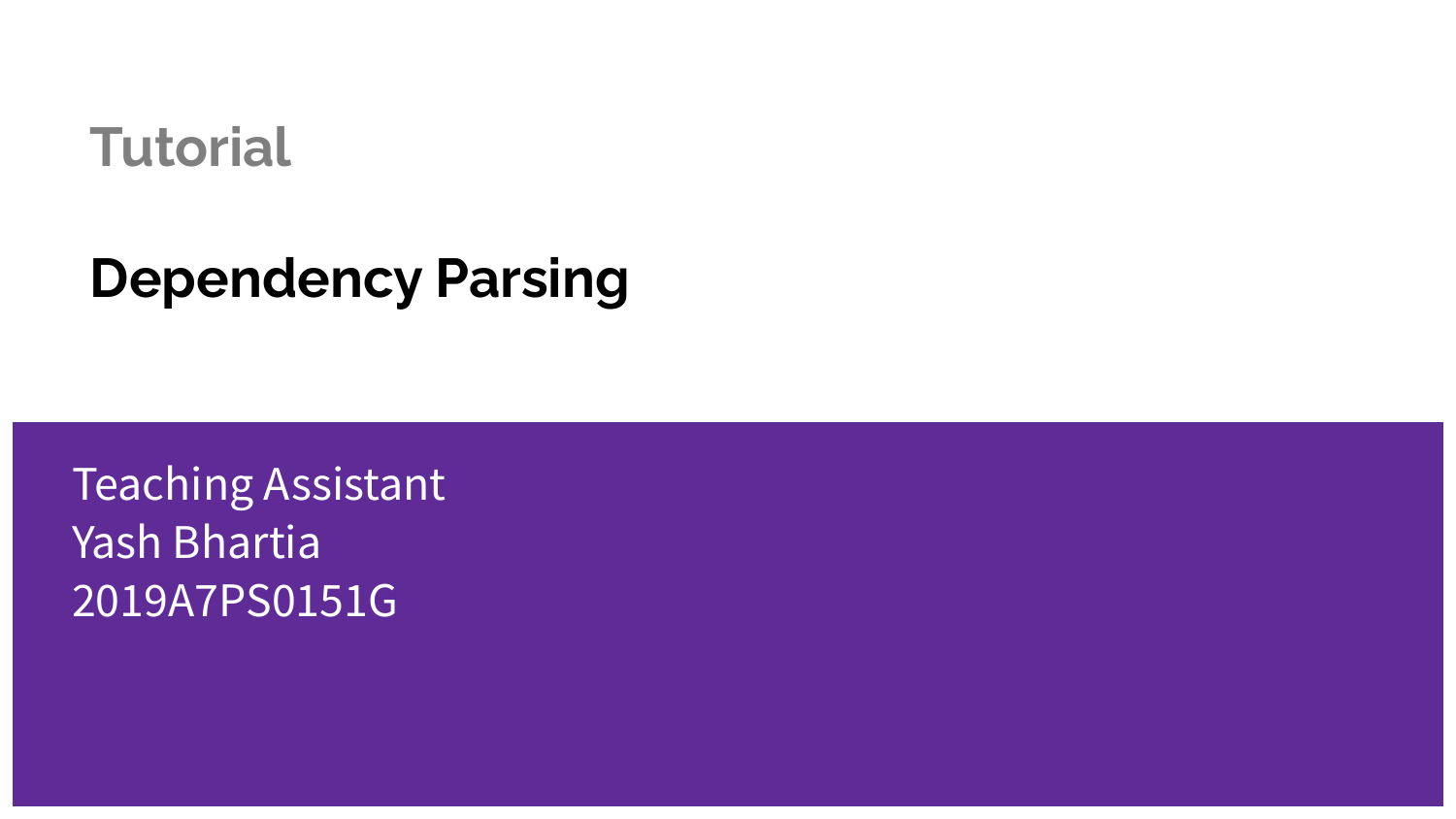## **Dependency Parsing**

- Formalizing dependency trees
- Transition-based dependency parsing
	- Shift-reduce parsing
	- Transition system
	- Oracle
	- Learning/predicting parsing actions
	- Graph Based systems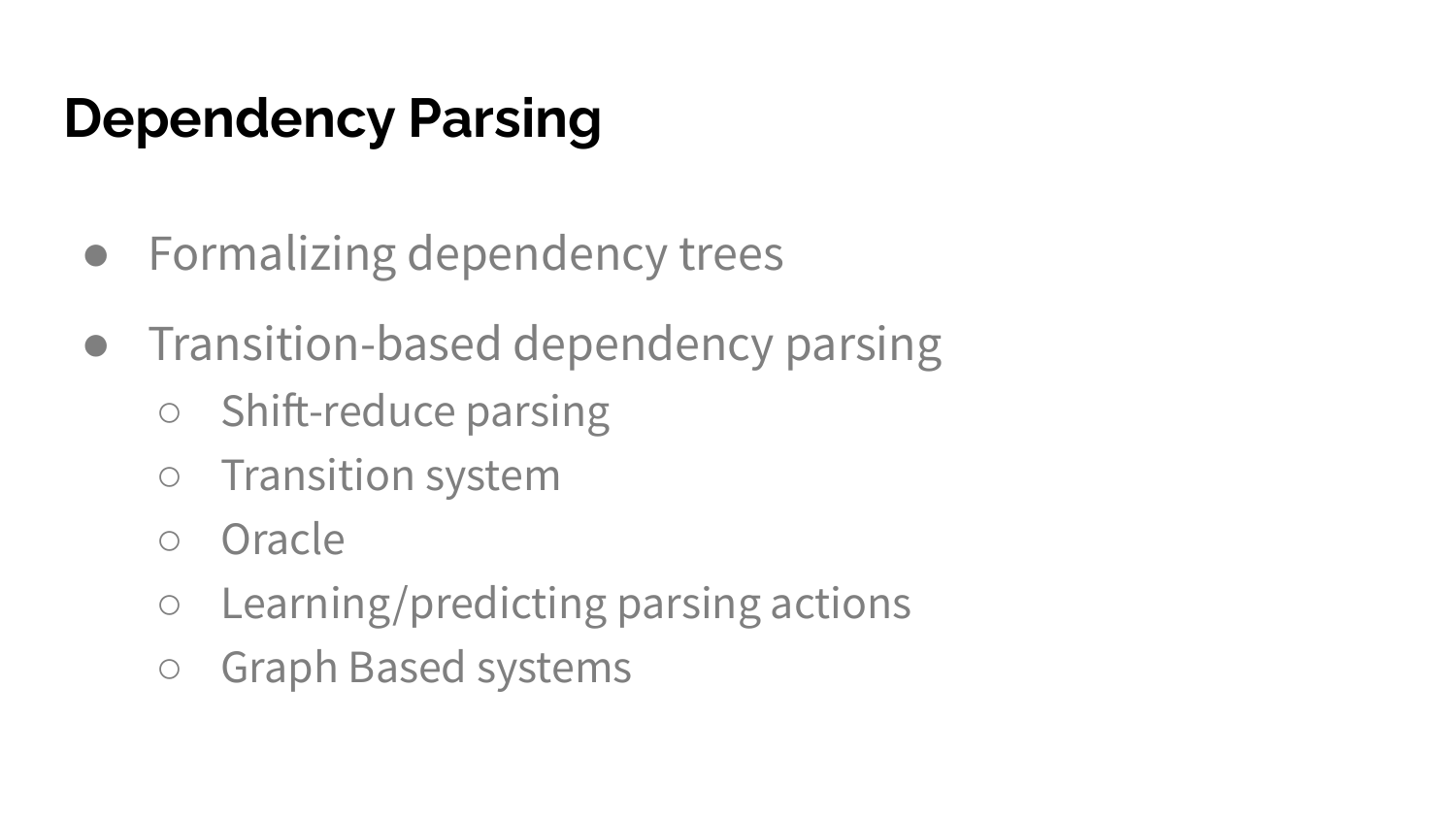# **Definition**

Dependency Parsing is the process to analyze the grammatical structure in a sentence and find out related words as well as the type of the relationship between them.

Each relationship has :

- Has one head and a dependent that modifies the head.
- Is labeled according to the nature of the dependency between the head and the dependent. These labels can be found at Universal Dependency Relations.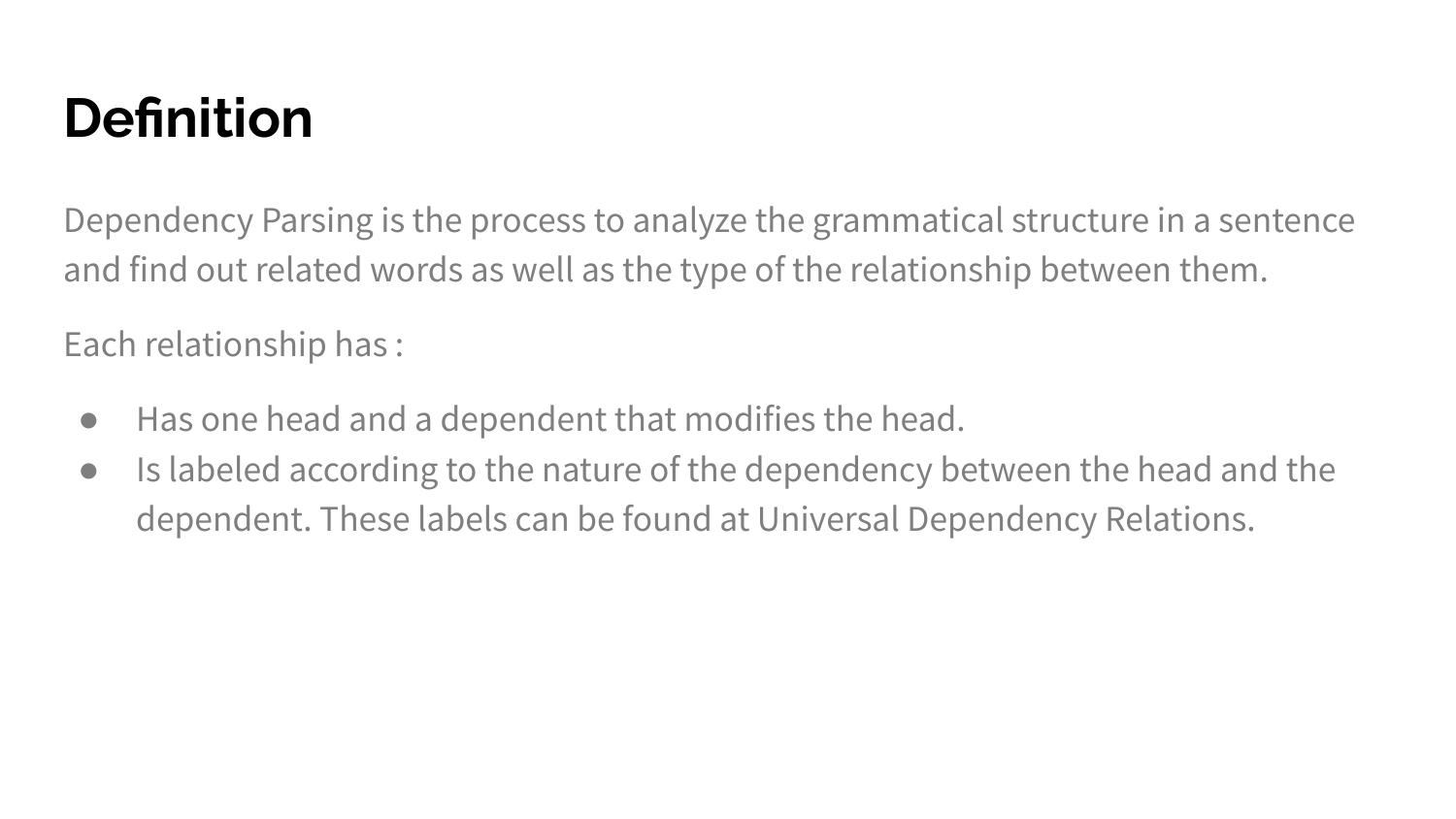## **Definition - Example**

In the phrase 'rainy weather,' the word rainy modifies the meaning of the noun weather. Therefore, a dependency exists from the weather -> rainy in which the weather acts as the head and the rainy acts as dependent or child. This dependency is represented by amod tag, which stands for the adjectival modifier.

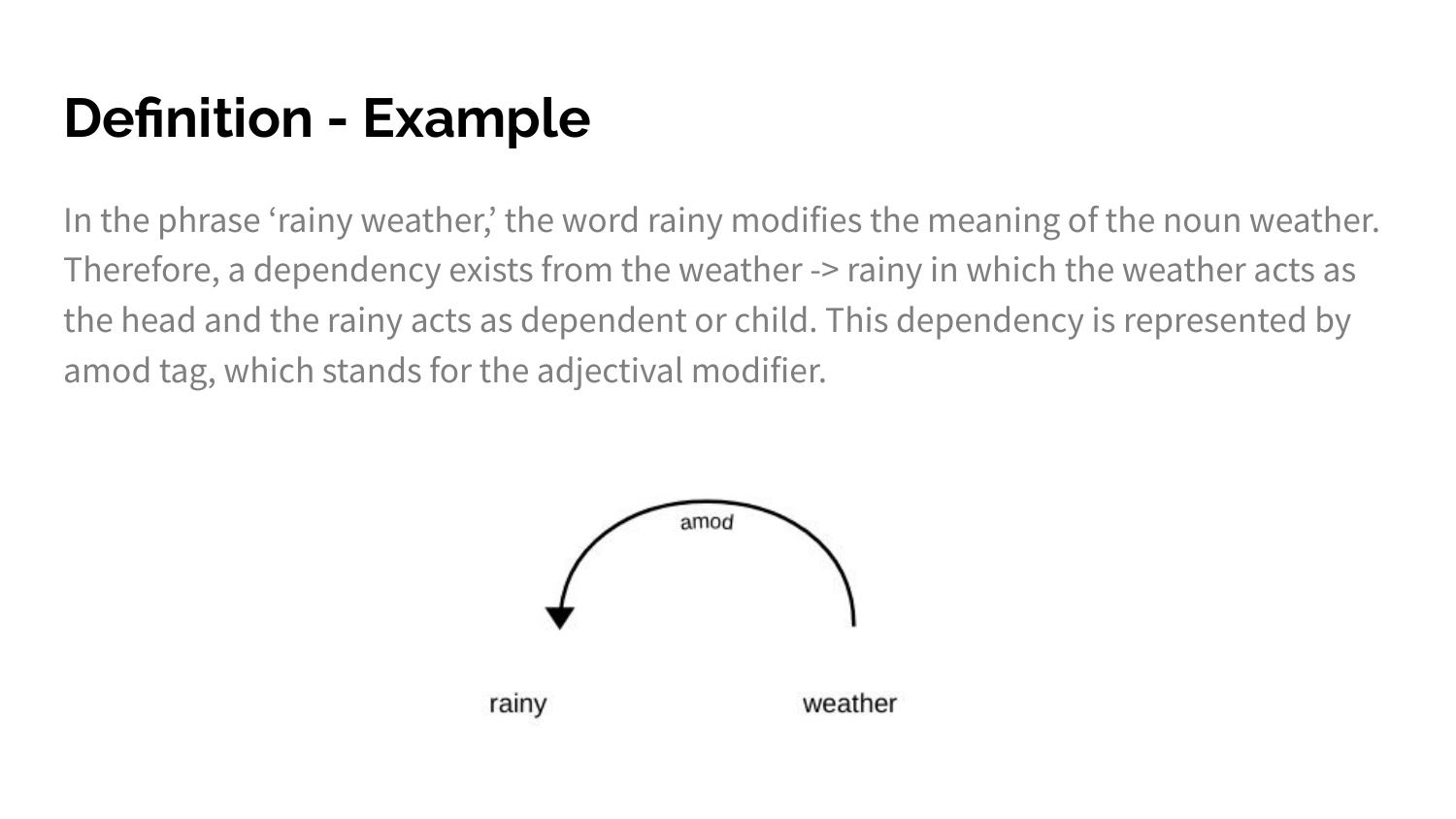### **Universal dependencies**

#### The [Universal Dependencies](https://universaldependencies.org/u/dep/)

[\(UD\)](https://universaldependencies.org/u/dep/) project provides Universal Dependencies an inventory of dependency relations that are linguistically motivated, computationally useful, and cross-linguistically applicable.

| <b>Clausal Argument Relations</b> | <b>Description</b>                                                     |  |  |
|-----------------------------------|------------------------------------------------------------------------|--|--|
| <b>NSUBJ</b>                      | Nominal subject                                                        |  |  |
| <b>DOBJ</b>                       | Direct object                                                          |  |  |
| <b>IOBJ</b>                       | <b>Indirect object</b>                                                 |  |  |
| <b>CCOMP</b>                      | Clausal complement                                                     |  |  |
| <b>XCOMP</b>                      | Open clausal complement                                                |  |  |
| <b>Nominal Modifier Relations</b> | <b>Description</b>                                                     |  |  |
| <b>NMOD</b>                       | Nominal modifier                                                       |  |  |
| <b>AMOD</b>                       | Adjectival modifier                                                    |  |  |
| <b>NUMMOD</b>                     | Numeric modifier                                                       |  |  |
| <b>APPOS</b>                      | Appositional modifier                                                  |  |  |
| <b>DET</b>                        | Determiner                                                             |  |  |
| <b>CASE</b>                       | Prepositions, postpositions and other case markers                     |  |  |
| <b>Other Notable Relations</b>    | <b>Description</b>                                                     |  |  |
| <b>CONJ</b>                       | Conjunct                                                               |  |  |
| CC                                | Coordinating conjunction                                               |  |  |
| Figure 14.2                       | Some of the Universal Dependency relations (de Marneffe et al., 2014). |  |  |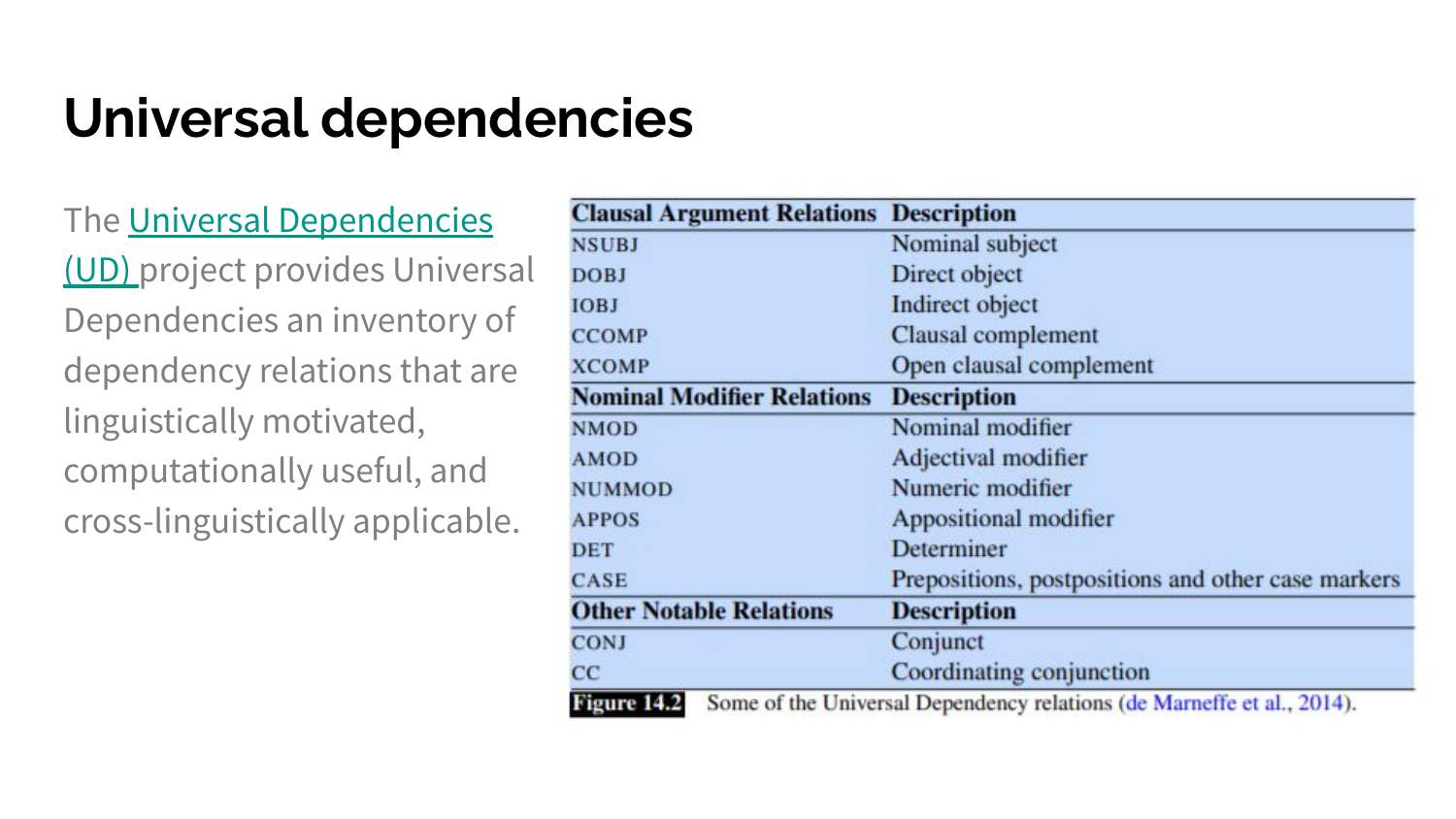### **Dependency Tree**

Dependency tree is a directed graph that satisfies the following constraints:

- 1. There is a single designated root node that has no incoming arcs.
- 2. With the exception of the root node, each vertex has exactly one incoming arc.
- 3. There is a unique path from the root node to each vertex in V.

Taken together, these constraints ensure that each word has a single head, that the dependency structure is connected, and that there is a single root node from which one can follow a unique directed path to each of the words in the sentence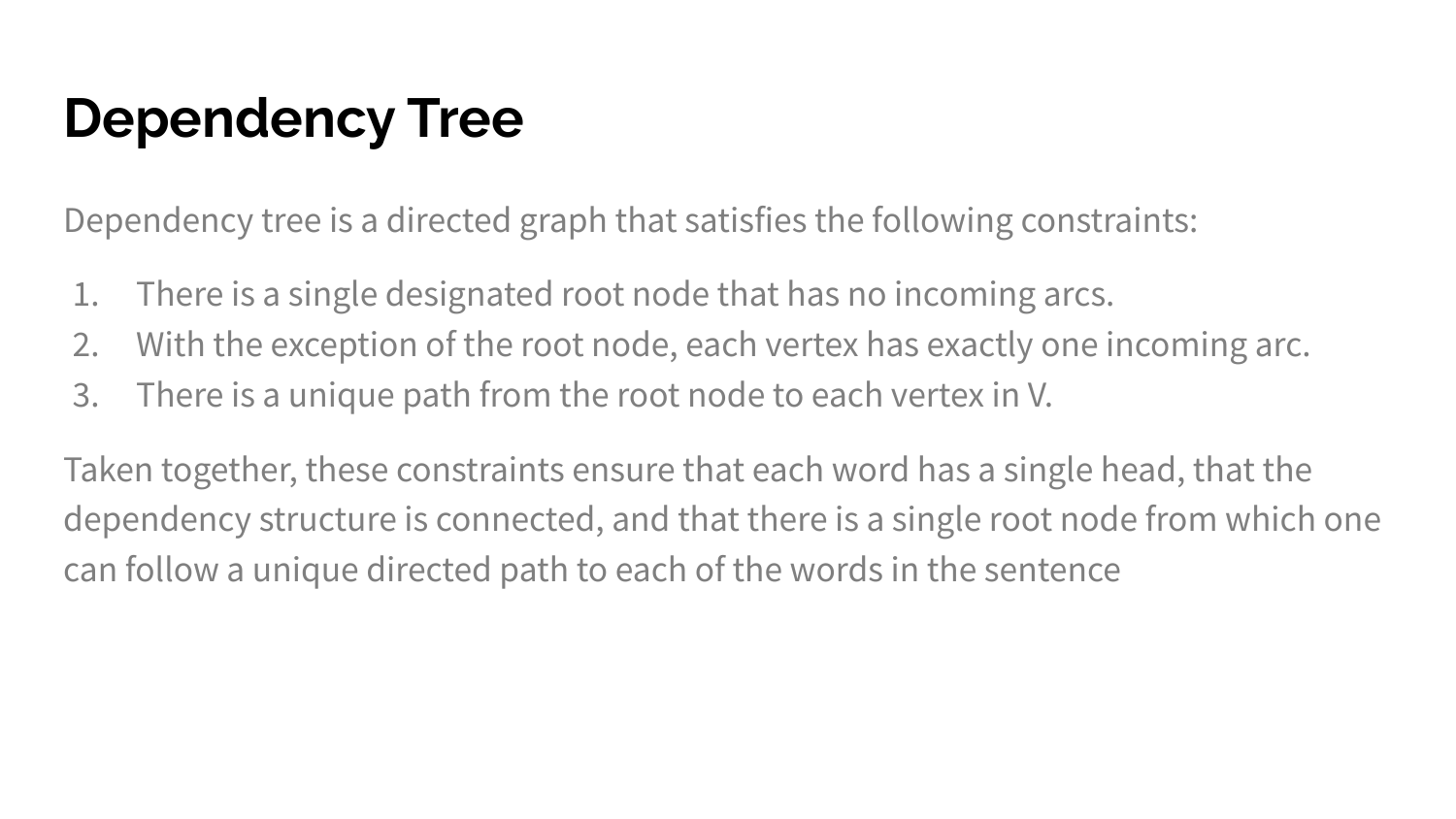### **Methods**

2 dominant approaches: transition-based parsing and graph-based parsing:

#### **Shift-Reduce parsing**

- Predict from left-to-right
- Fast (linear), but slightly less accurate?

#### **Maximal Spanning tree**

- Calculate full tree at once
- Slightly more accurate, slower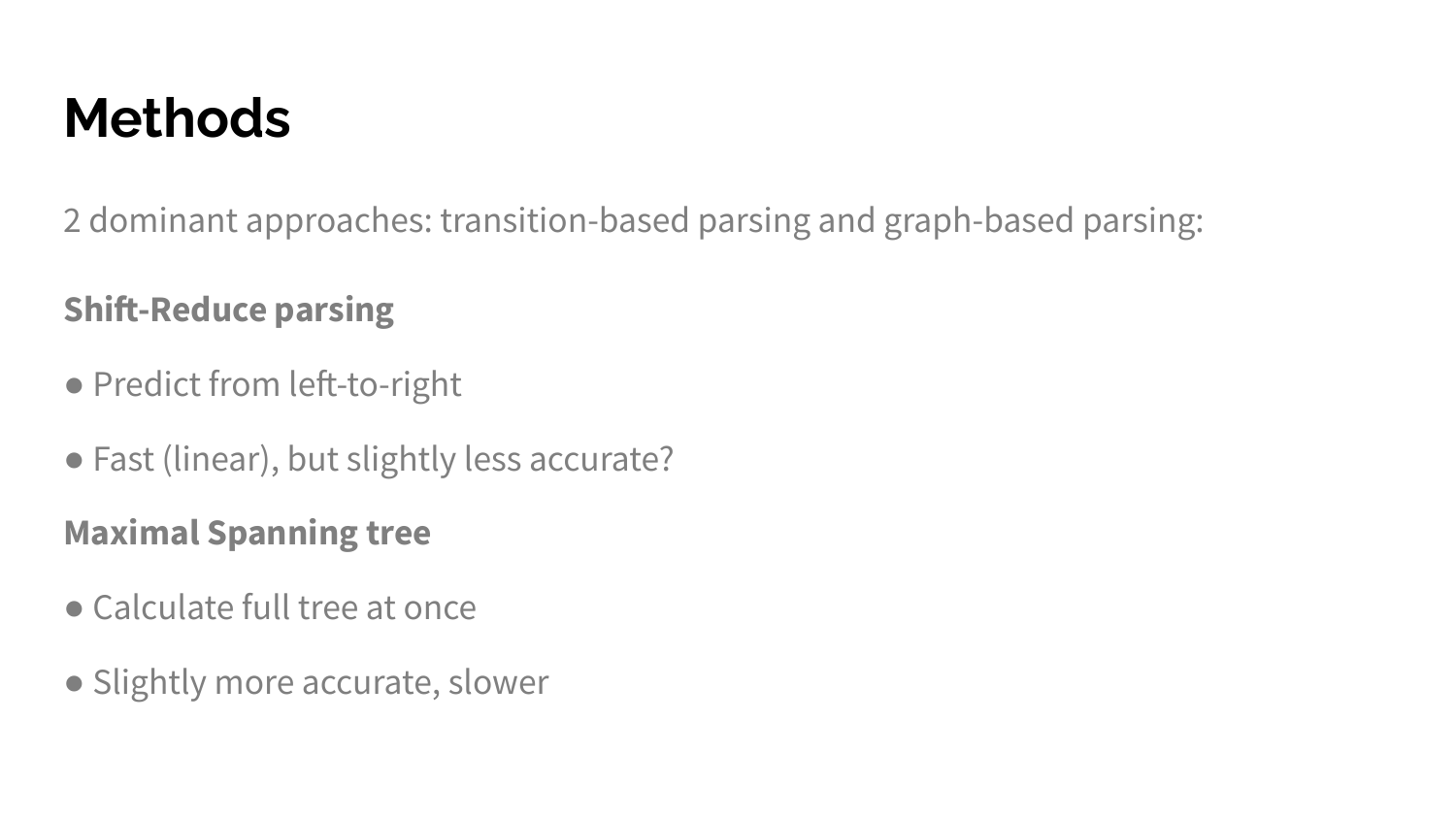#### **Transition-based Parser**



stack and selects an action by consulting an oracle that examines the current configuration.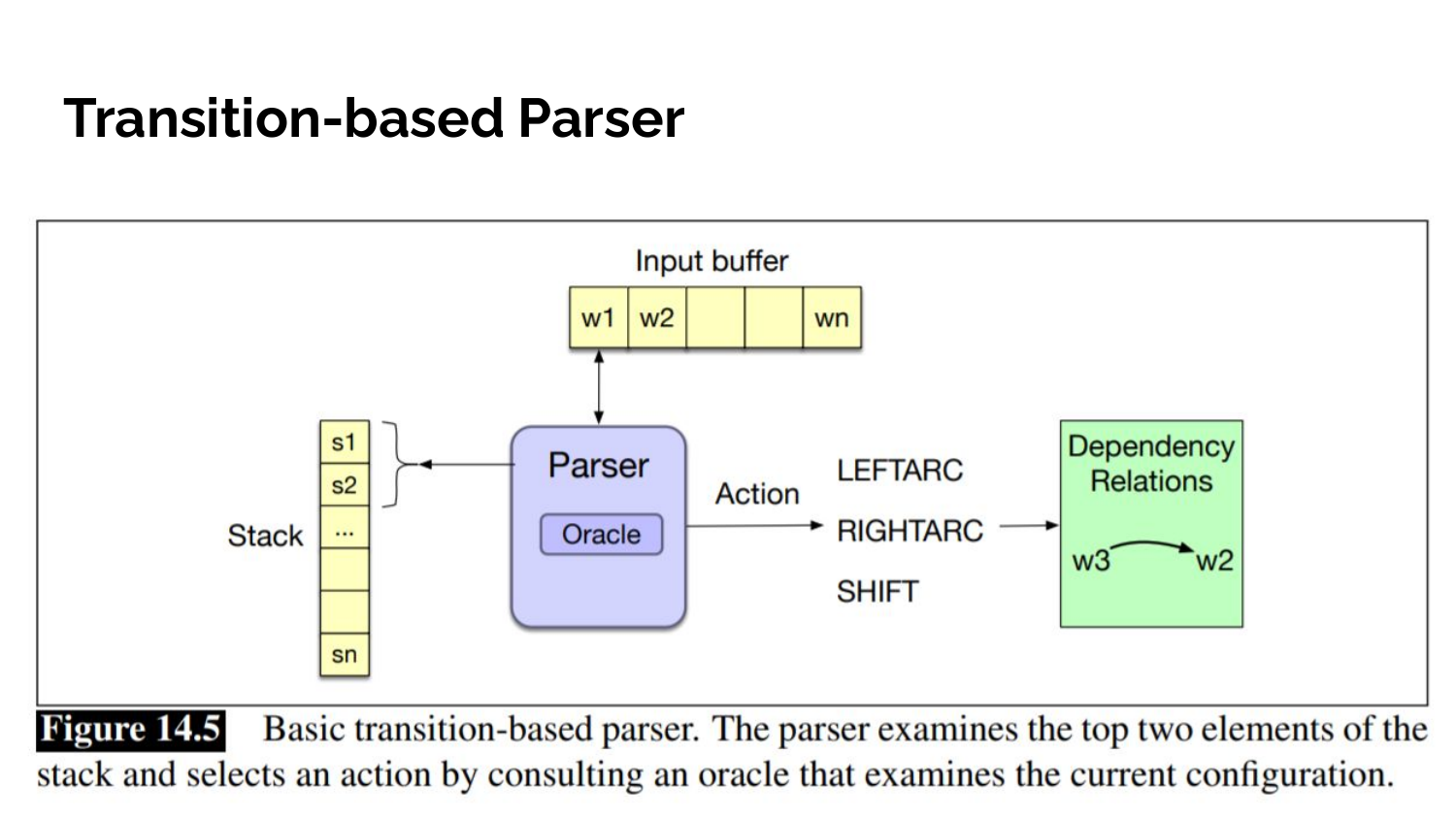### **Transition-based Parser**

- Assume an oracle
- Parsing complexity
- Linear in sentence length!
- Greedy algorithm

```
function DEPENDENCYPARSE(words) returns dependency tree
state \leftarrow {[root], [words], [] }; initial configuration
while state not final
   t \leftarrow ORACLE(state); choose a transition operator to apply
   state \leftarrow APPLY(t, state); apply it, creating a new state
return state
```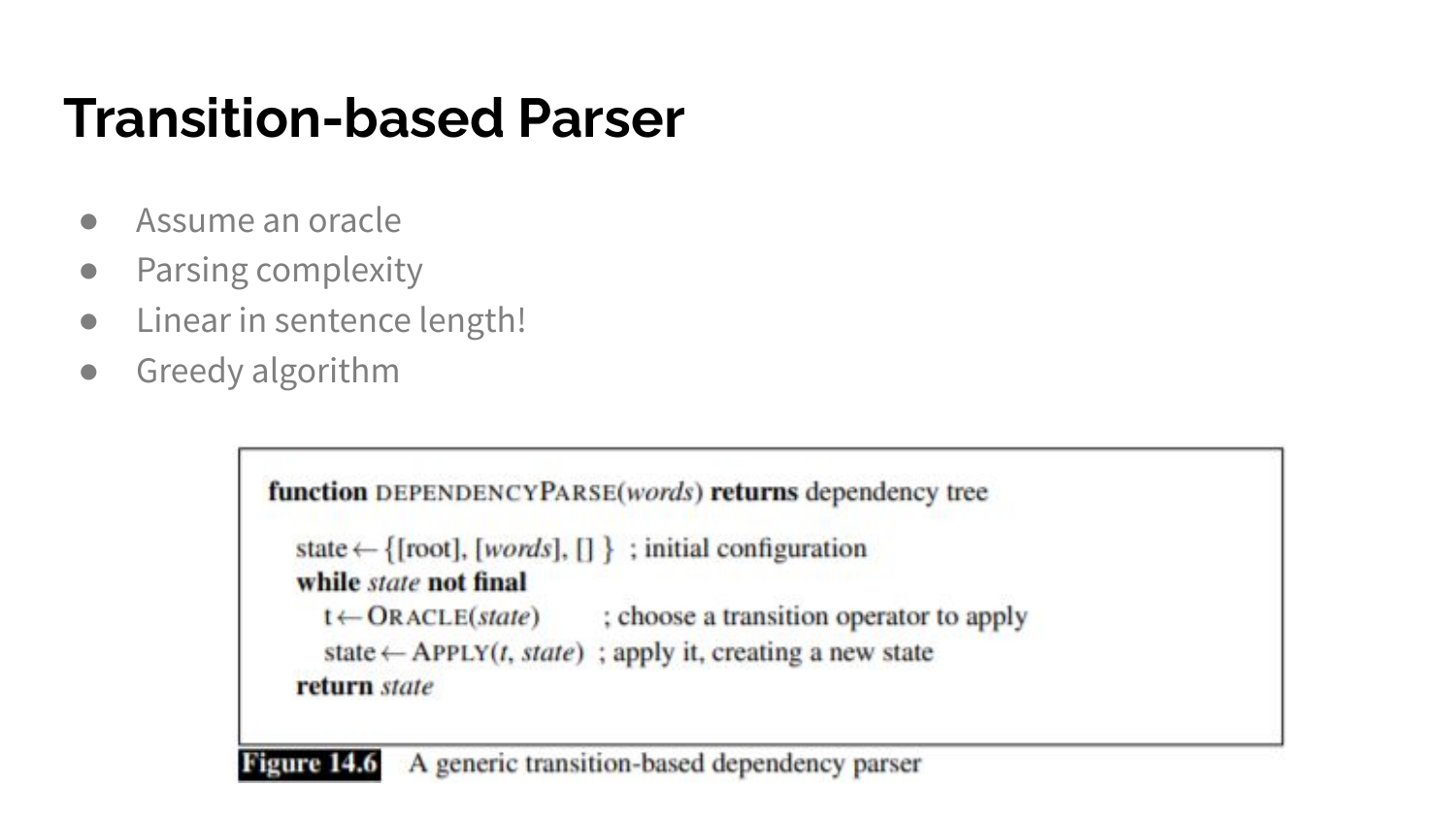# **Shift Reduce Parsing**

Process words one-by-one left-to-right

Two data structures

- Queue: of unprocessed words
- Stack: of partially processed words

At each point choose

- shift: move one word from queue to stack
- reduce left: top word on stack is head of second word
- reduce right: second word on stack is head of top word

Learn how to choose each action with a classifier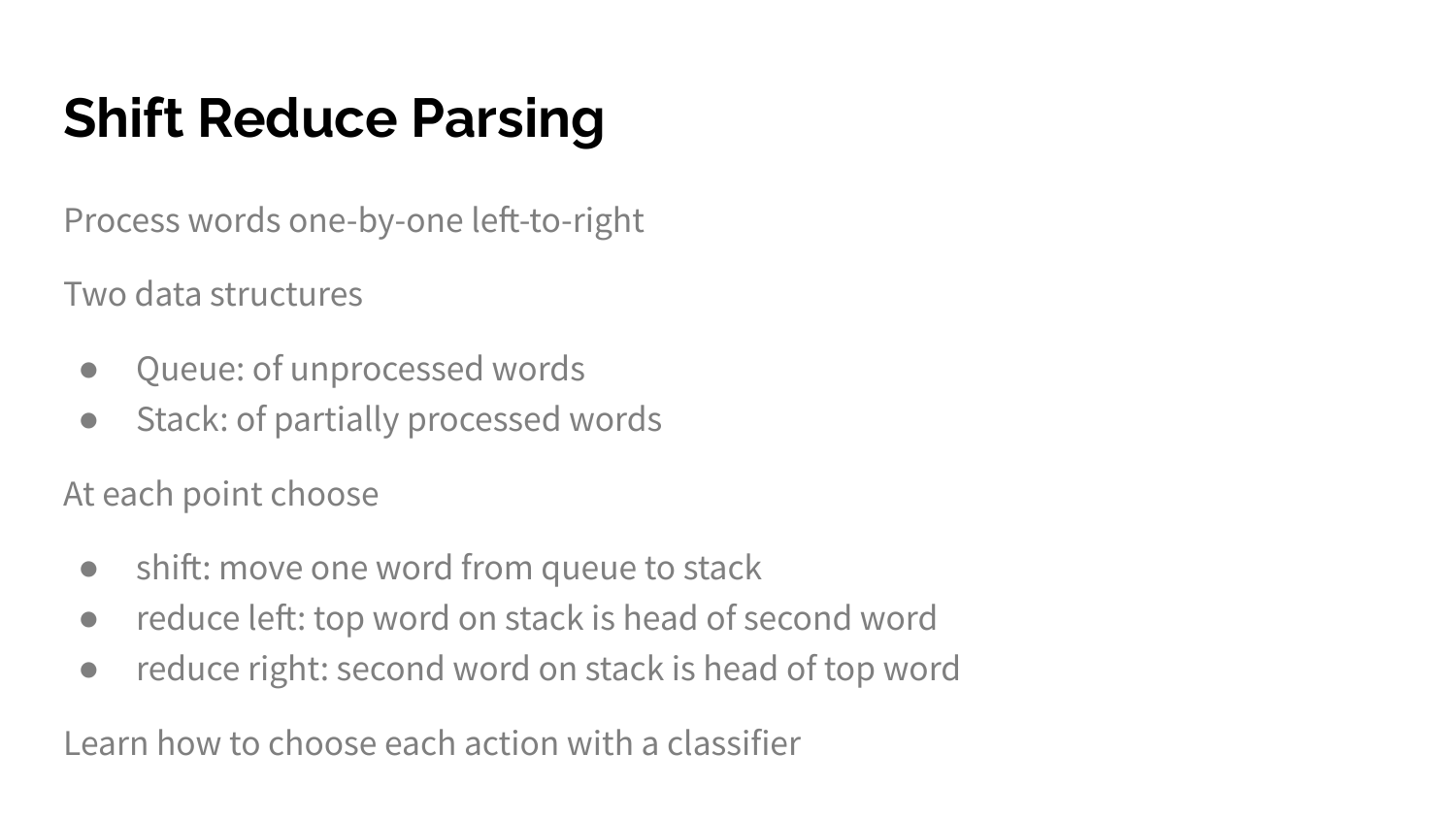# **Shift Reduce Parsing**

Defines 3 transition operators [Covington, 2001; Nivre 2003]

#### **LEFT-ARC:**

- create head-dependent rel. between word at top of stack and 2nd word (under top)
- remove 2nd word from stack

#### **RIGHT-ARC:**

- Create head-dependent rel. between word on 2nd word on stack and word on top
- Remove word at top of stack

#### **SHIFT**

- Remove word at head of input buffer
- Push it on the stack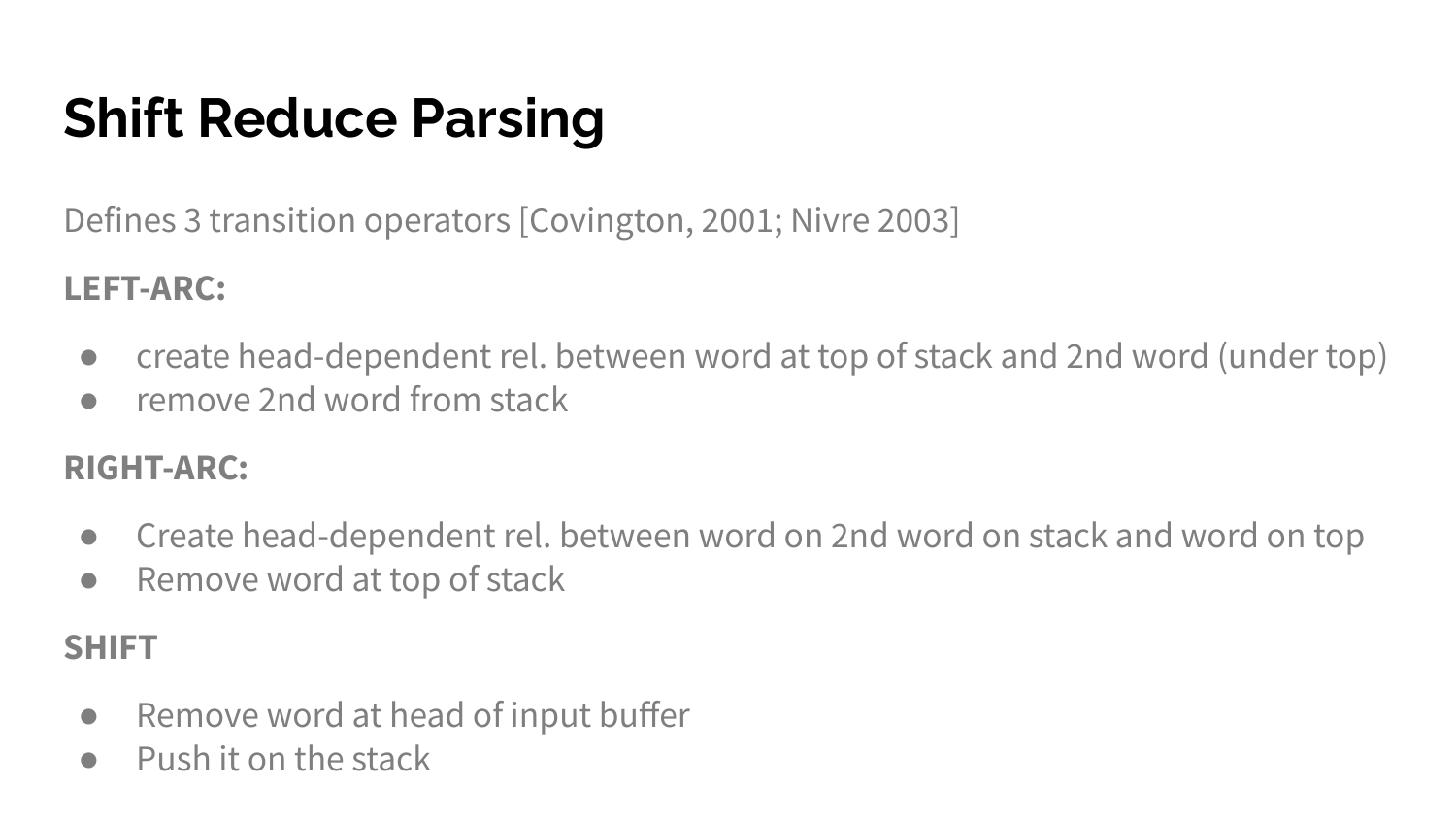# **Shift Reduce Parsing - Example**



Book me the morning flight

| Step           | <b>Stack</b>                       | <b>Word List</b>                 | Action          | <b>Relation Added</b>         |
|----------------|------------------------------------|----------------------------------|-----------------|-------------------------------|
| $\mathbf{0}$   | [root]                             | [book, me, the, morning, flight] | <b>SHIFT</b>    |                               |
|                | [root, book]                       | [me, the, morning, flight]       | <b>SHIFT</b>    |                               |
| $\overline{2}$ | [root, book, me]                   | [the, morning, flight]           | <b>RIGHTARC</b> | $(book \rightarrow me)$       |
| 3              | [root, book]                       | [the, morning, flight]           | <b>SHIFT</b>    |                               |
| 4              | [root, book, the]                  | [morning, flight]                | <b>SHIFT</b>    |                               |
| 5              | [root, book, the, morning]         | [flight]                         | <b>SHIFT</b>    |                               |
| 6              | [root, book, the, morning, flight] | П                                | <b>LEFTARC</b>  | $(morming \leftarrow flight)$ |
| 7              | [root, book, the, flight]          | 0                                | <b>LEFTARC</b>  | $(the \leftarrow flight)$     |
| 8              | [root, book, flight]               | O                                | RIGHTARC        | $(book \rightarrow flight)$   |
| 9              | [root, book]                       | U                                | <b>RIGHTARC</b> | $(root \rightarrow book)$     |
| 10             | [root]                             | U                                | Done            |                               |

Trace of a transition-based parse. ю eure 14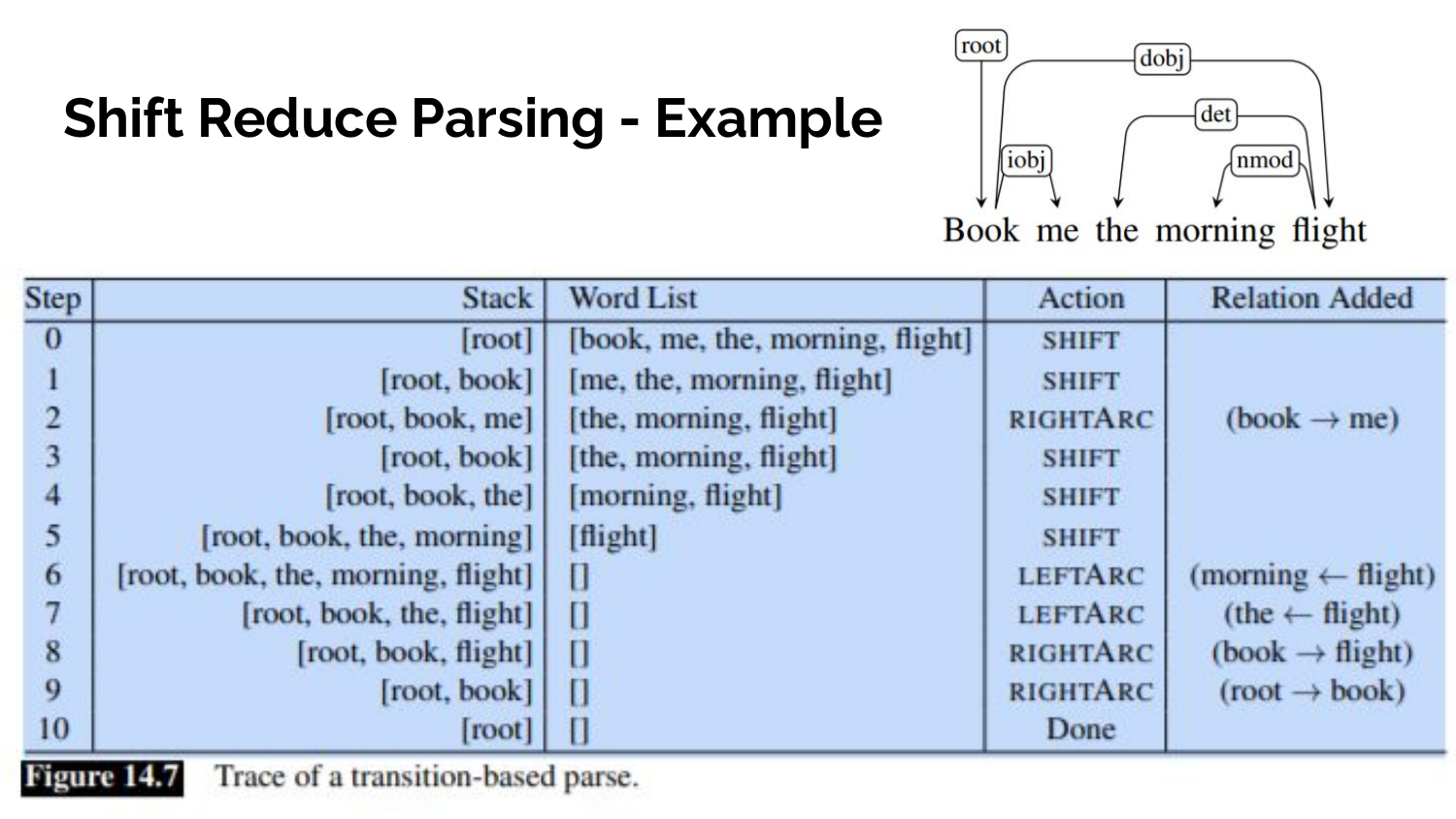### **Oracle**

**Classic feature based** algorithm and **Neural classifier** using embedding features.

• Featured-based classifiers generally use the same features we've seen with part of-speech tagging and partial parsing: Word forms, lemmas, parts of speech, the head, and the dependency relation to the head.



Neural: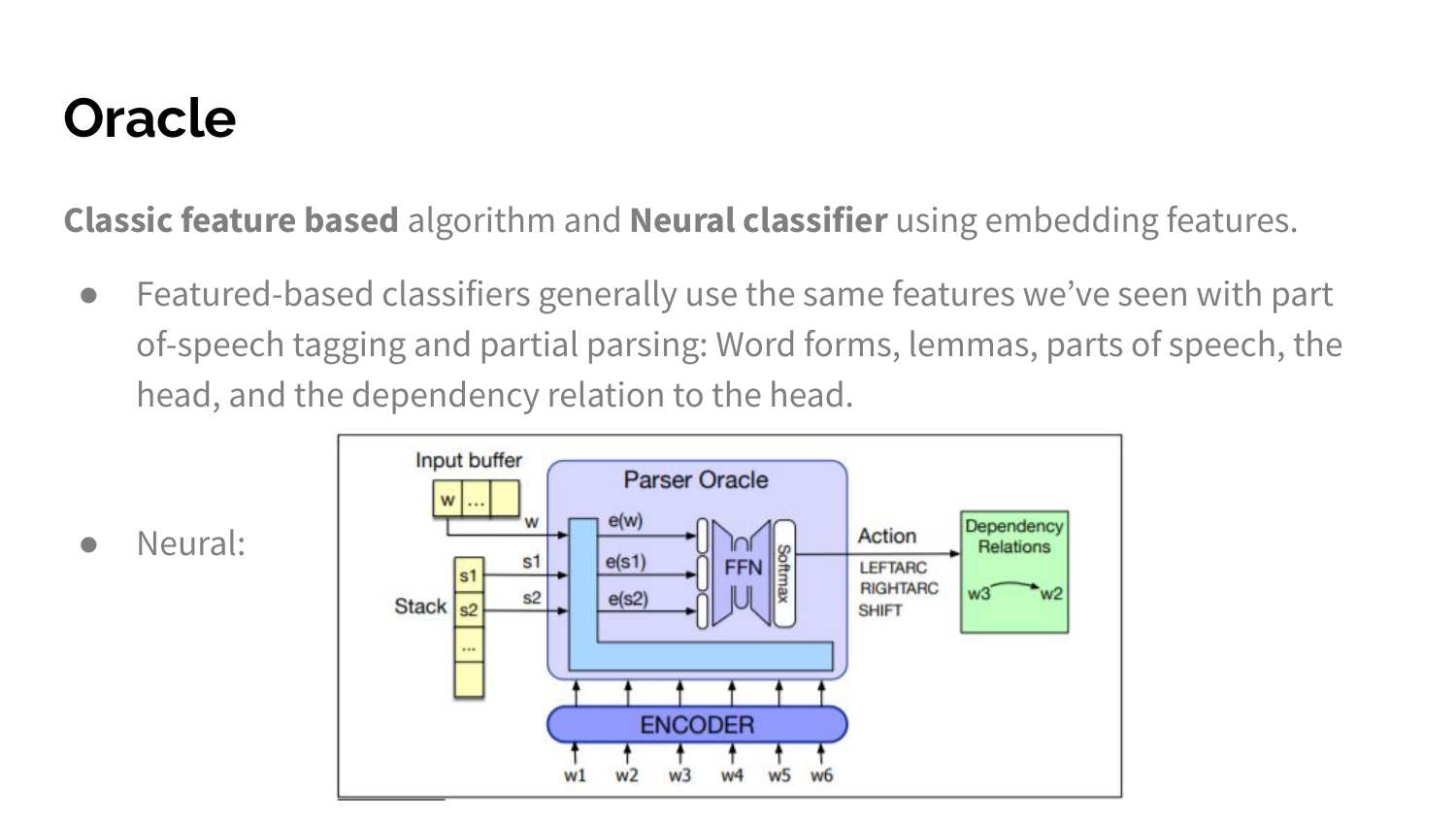## **Graph-Based Dependency Parsing**

Each dependency is an edge in a directed graph

- Assign each edge a score (with machine learning)
- Keep the tree with the highest score